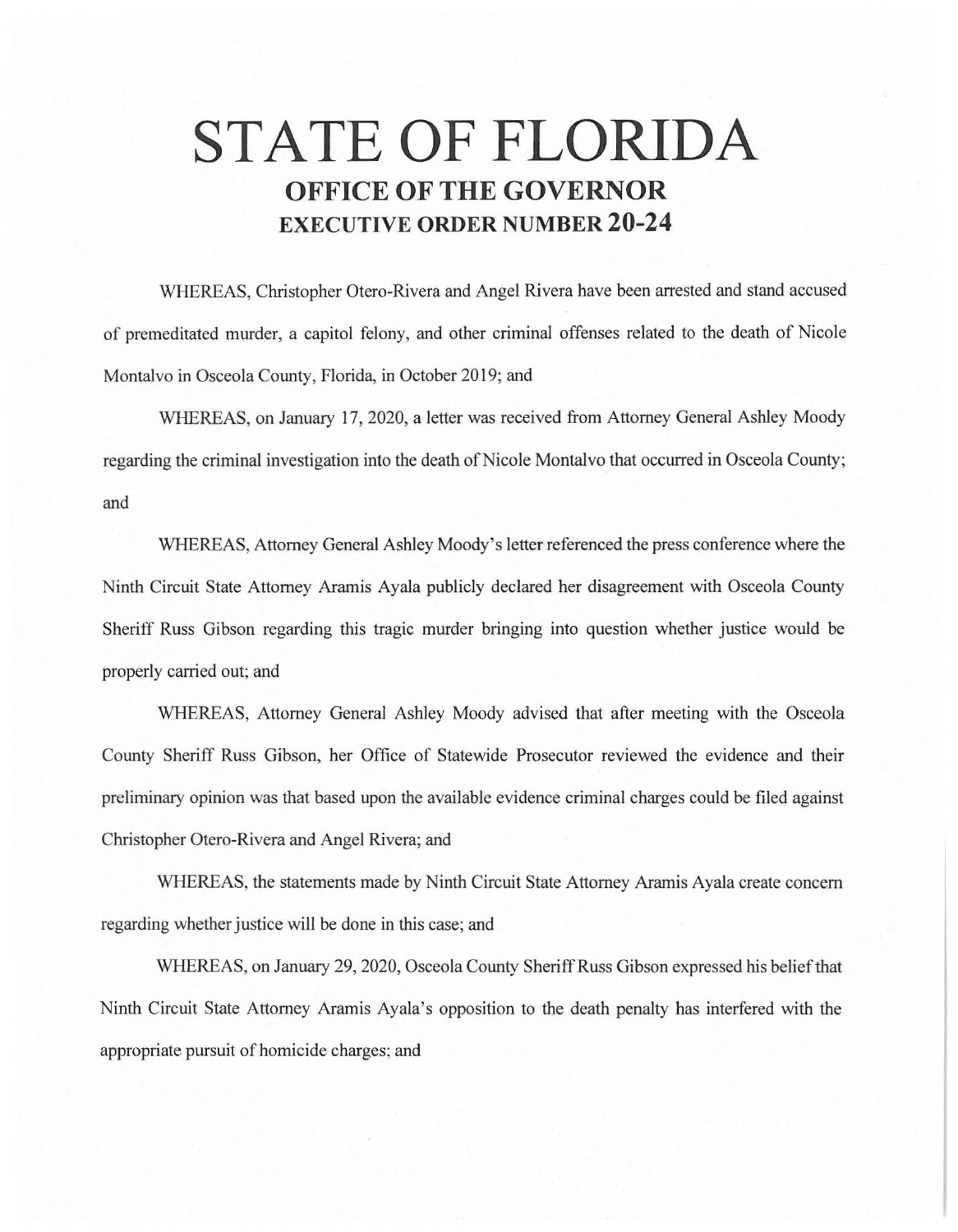WHEREAS, Osceola County Sheriff Russ Gibson also indicated that Ninth Circuit State Attorney Aramis Ayala is actively hindering the continued collection of evidence and investigation into the death of Nicole Montalvo; and

WHEREAS, Osceola County Sheriff Russ Gibson requested that I assign the matter to a different State Attorney to ensure that justice is pursued; and

WHEREAS, on January 29, 2020, I met with family members of Nicole Montalvo, and they shared concerns about .Ninth Circuit State Attorney Aramis D. Ayala's handling of the criminal investigation and expressed their doubts that justice will be pursued; and

WHEREAS, additional individuals in Osceola County have requested the assignment of a different State Attorney due to the public statements of Ninth Circuit State Attorney Aramis D. Ayala; and

WHEREAS, it is in the best interests of the State of Florida, and to protect the public and ensure the ends of justice for the victim and families that Ninth Circuit State Attorney Aramis Ayala be discharged of her duties in this matter, pursuant to section 27.14, Florida Statutes; and

WHEREAS, the Honorable Brad King, State Attorney for the Fifth Judicial Circuit of Florida, has agreed to accept an executive assignment in this matter; and

NOW, THEREFORE, I, RON DESANTIS, Governor of Florida, in obedience to my solemn constitutional duty to "take care that the laws be faithfully executed," and pursuant

to the Constitution and laws of the State of Florida, issue the following Executive Order, effective immediately:

## Section l.

The Honorable Brad King, State Attorney for the Fifth Judicial Circuit of Florida, referred to as the "Assigned State Attorney," is assigned to discharge the duties of the Honorable Aramis Ayala, State